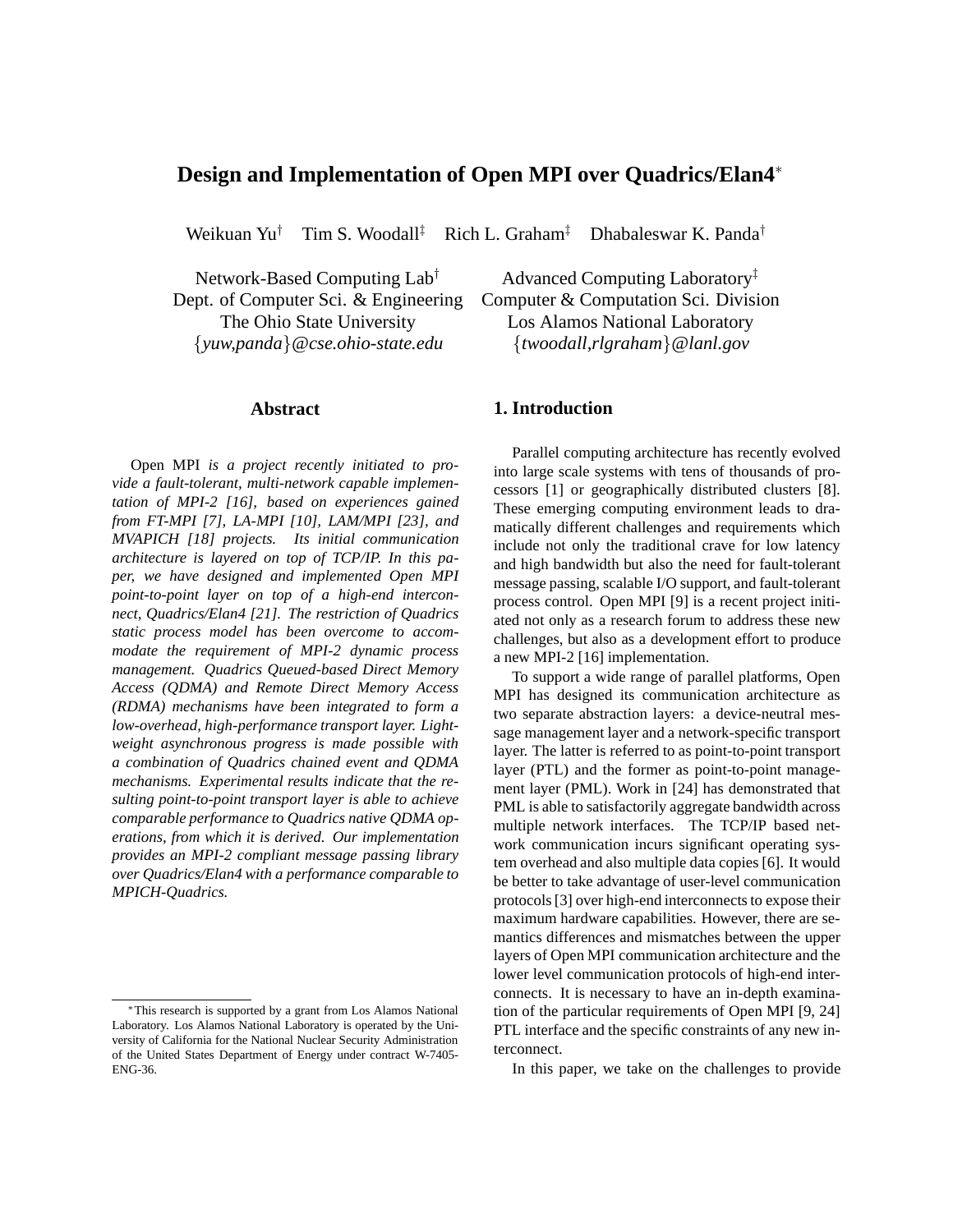a new design of Open MPI [9] point-to-point transport layer over Quadrics/Elan4 [21, 2]. First, we start with characterizing communication requirements imposed by Open MPI design objectives, including process initiation, integrating RDMA capabilities of different networks and asynchronous communication process. Then we describe the motivation and objectives of the PTL implementation over Quadrics/Elan4. Salient strategies are proposed to overcome these challenges by taking advantage of Quadrics Queued-based Direct Memory Access (QDMA) and Remote Direct Memory Access (RDMA) operations, as well as its chained event mechanism. Experimental results indicate that the implemented point-to-point transport layer achieves comparable performance to Quadrics native QDMA interface, from which it is derived. This point-to-point transport layer provides a high performance implementation of MPI-2 [16] compliant message passing over Quadrics/Elan4, achieving a performance slightly lower but comparable to that of MPICH-QsNet<sup>II</sup> [21].

The rest of the paper is presented as follows. In the next section, we describe in detail the communication architecture of Open MPI [9] and its requirements to the point-to-point [24] transport layer. Section 3 provides the motivation and objectives of this work. The design of a transport protocol over Quadrics/Elan4 [21, 2] is discussed in section 4. Section 5 provides performance results. Section 6 provides a brief review of related works. Section 7 concludes the paper.

## **2. Overview of Open MPI Communication Architecture**

Open MPI's component-based architecture [9] is designed to provide services separating critical features into individual components, each with its own functionalities and interfaces. In this section, we provide a brief overview of the components relevant to Open MPI communication architecture. For the convenience of discussion, we present the layering of the related components based on the communication flow path. This can be slightly different from the layering presented in other literatures [9, 24], where the emphasis is given to how the components are related from the perspective of software engineering.

#### **2.1. Open MPI Communication Stack**

The basic Open MPI [9] communication architecture is mapped onto two distinct components: Point-to-point Management Layer (PML) and Point-to-point Transport

Layer (PTL). As shown in Fig. 2, Open MPI [15] pointto-point communication is layered directly on top of the PML interface, which provides generic functionalities of message management, such as handling application requests, fragmenting, scheduling and reassembling messages, as well as monitoring the progresses. Currently, collective communication is provided as a separated component on top of point-to-point communication. Further research will exploit the benefits of hardware-based collective support [26, 13]. At the lower layer, the PTL component is responsible for managing connection and communication status, delivering packets over a specific network interface, and updating the PML layer about packet progression.

#### **2.2. PTL Interface and Communication Flow Path**

The PTL layer provides two abstractions: the PTL component and the PTL module [9]. A PTL component encapsulates functionalities of a particular network; a PTL module represents an "instance" of a communication endpoint, typically one per network interface card. In order to join and disjoin from the pool of available PTLs, a PTL has to go through five major stages of actions: opening, initializing, communicating, finalizing and closing. These stages of PTL utilization are discussed below:

**Joining the Communication Stack** – A PTL component goes through the first two stages: opening and initializing, to join the communication stack. A PTL component is to be opened as a shared library. When it is loaded successfully, a process initializes the network interfaces, prepares memory and computing (e.g., additional threads) resources, and fills in the correct fields of PTL modules (one per network interface). These PTL modules are then inserted in the communication stack as available PTL modules. When these procedures successfully complete, the activation of this PTL component is triggered through a component control function.

**Inside the Communication Stack** – PML schedules messages across a new network when the PTL component has activated its PTL modules. Fig. 2 shows a diagram of how messages are scheduled across multiple networks. When the PML layer receives a request, it schedules the first packet to one PTL based on a chosen scheduling heuristic. For large messages, this packet serves as a *rendezvous* packet to the receiver. When it is received by one of the PTLs, the receiving PTL asks the PML layer to match this packet to the preposted receive requests. If a match is made with a preposted receive request, PML calls ptl matched() to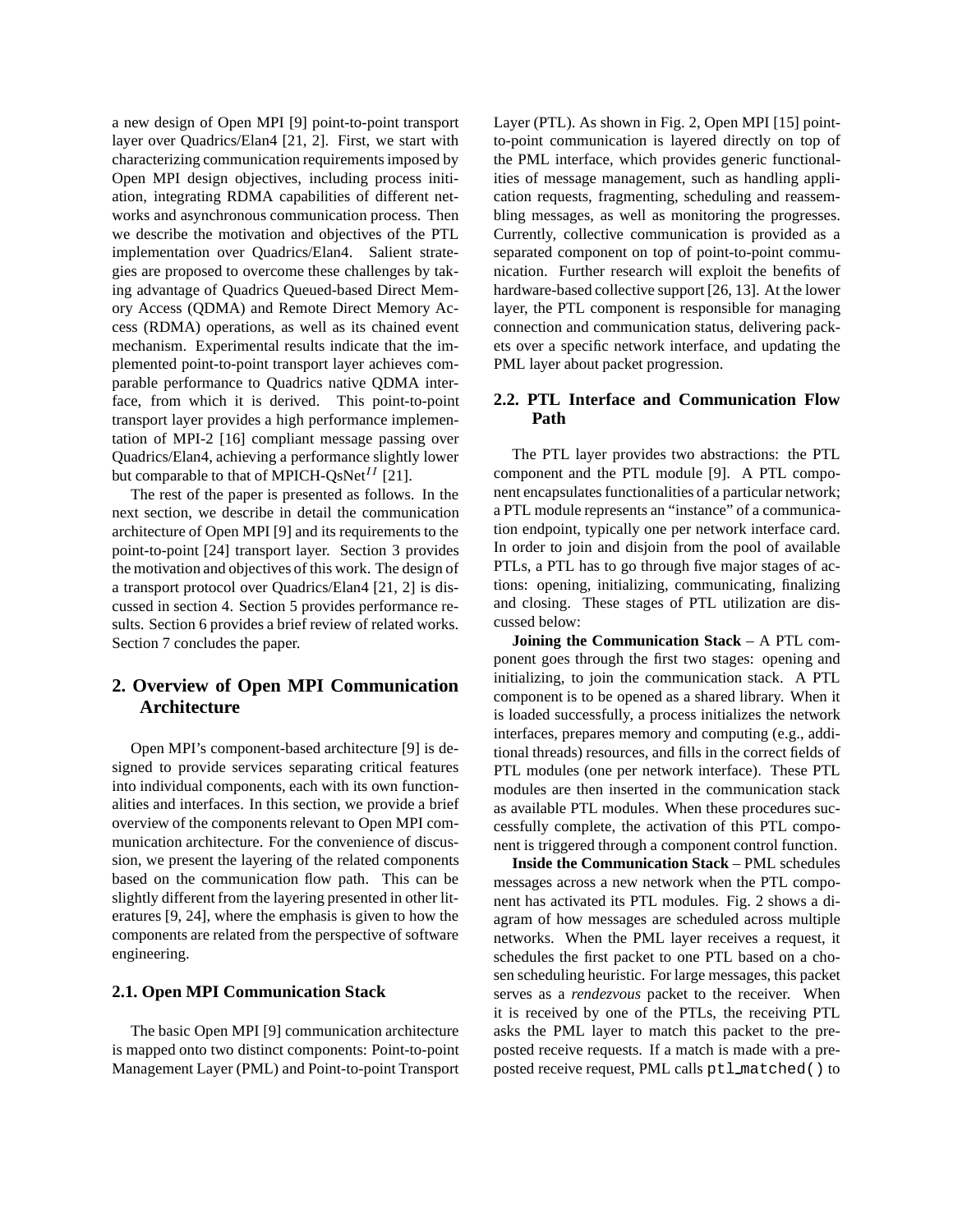

#### **Fig. 1. The Communication Architecture of Open MPI**

receive this message. An acknowledgment is returned to the initiating PTL if this is a *rendezvous* packet. Any data inlined with the first packet are copied into the application receive buffer, and the progress of this amount of data is updated at the PML layer through ptl recv progress(). When the acknowledgment arrives at the sender side, the initiating PTL updates the PML layer about the amount of data transmitted through ptl send progress(). Another scheduling heuristic is then invoked to schedule the rest of the message across available PTLs. The progress of the data transmission is updated accordingly, and this eventually leads to the completion on both sides.

**Disjoining from the Communication Stack** – There are also two stages to disjoin a PTL from the communication stack: finalizing and closing. During the finalizing stage, a PTL first finalizes its pending communication with other peer processes, then releases all the associated memory and computing resources. The open share library is closed after all the exposed PTL modules are finalized.

## **3. Objectives**

Open MPI [9] has its first PTL implementation on top of the TCP/IP. Many of the strength and advantages have been described in the earlier literatures [9, 24]. In order to correctly project the objectives, it is necessary to discuss design requirements for a PTL implementation. The design of Open MPI transport layer needs to meet the requirements from three of Open MPI's main objectives, including fault tolerance, multi-network concurrent communication and dual-mode progress.

**Fault Tolerance:** Open MPI [9] targets at both process fault tolerance and end-to-end reliable message delivery [10]. While the latter requires PTL to be



**Fig. 2. Open MPI Point-to-Point Communication Flow Path**

able to keep track of the progressing of individual message/packet, the former requires PTL to be prepared for itself and others to dynamically joining and disjoining the communication stack, checkpoint/restart, and etc. Each PTL has to handle not only the dynamics status of local network interface, but also dynamic connections with other PTLs.

- **Multi-network Concurrent Communication:** Open MPI [9] scheduled messages across multiple PTLs. However, different networks have different communication semantics and requirements. In this regard, while the PML layer needs to abstract and encapsulate the difference between different PTLs, each PTL also needs to map the PML function interface on its existing transmission semantics. Section 4 provides a discussion of related design challenges over Quadrics/Elan4.
- **Dual-Mode Progress:** Open MPI provides two different modes to monitor and progress communication across multiple network interfaces: non-blocking polling and thread-based blocking. Non-blocking polling checks the incoming and outgoing traffic of each network device in a polling manner, which can be performed by a MPI process that consists of only a single thread. In contrast, in the threadbased blocking mode additional threads are employed to block and wait on the status updates of pending messages. A PTL component needs to support thread-based blocking mode with minimum amount of memory resources and number of threads.

#### **3.1. Overview of Quadrics/Elan4**

Quadrics network [21, 20] has recently released its second generation network,  $QsNet^{II}$  [2]. This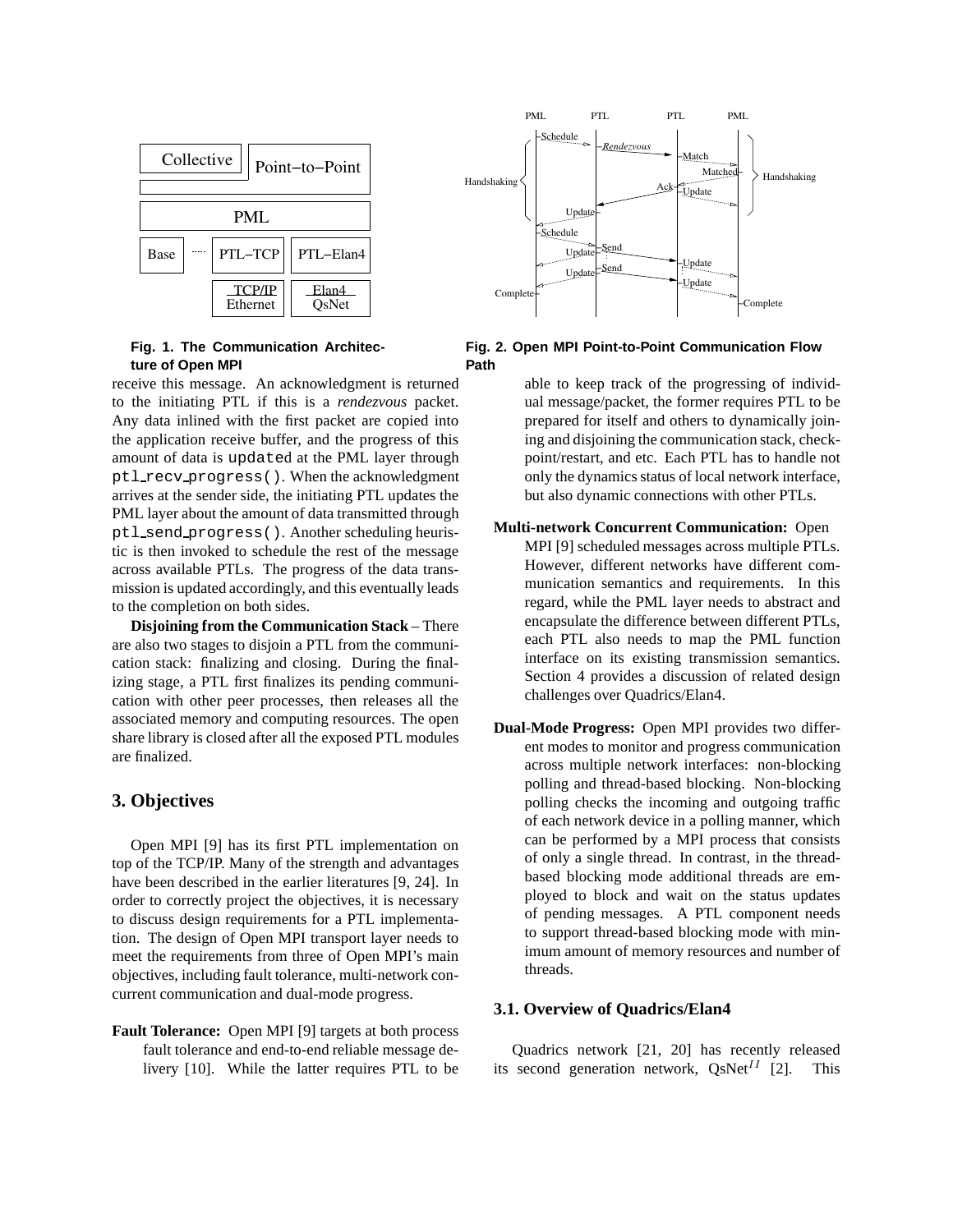new release provides very low latency, high bandwidth communication with its two building blocks: a programmable Elan-4 network interface and the Elite-4 switch, which are interconnected in a fat-tree topology. Quadrics provides its libraries: libelan and libelan4, on top of its Elan4 network [21]. Within these default Quadrics programming libraries, a parallel job first acquires a job-wise capability. Then each process is allocated a virtual process ID (VPID), together they form a static pool of processes, i.e., the process membership and connections among them cannot change. Interprocess communication is supported by two different models: Queue-based Directed Message Access (QDMA) and Remote Directed Message Access (RDMA). QDMA allows processes to post messages (up to 2KB) to a remote queue of another process; RDMA enables processes to write messages directly into remote memory exposed by other processes. libelan also provides a very useful *chained event* mechanism, which allows one operation to be triggered upon the completion of another. This can be utilized to support fast and asynchronous progress of two back-to-back operations. Similar mechanisms over Quadrics/Elan3 have been utilized in [25].

### **3.2. Objectives of PTL Implementation Over Quadrics/Elan4**

While Quadrics libraries present parallel communication over a static pool of processes, Open MPI [9, 24] targets MPI-2 [16] dynamic process management and process checkpoint/restart. The PTL implementation over Quadrics needs to support dynamic joining of PTL modules over Quadrics network. To the best of the authors' knowledge, this is not available in any existing MPI implementation over Quadrics either because the MPI implementation does not support MPI-2 dynamic process management or because the underlying communication is based on libelan's model of statically connected processes [21]. In addition, Open MPI aims for concurrent message passing over multiple networks. The communication/memory semantics can be different between networks. For example, Quadrics/Elan4 is RDMA capable while TCP/IP-based communication is not. The way RDMA works is quite different from TCP/IP sockets. To provide a high performance implementation over Quadrics/Elan4, this work has the following objectives:

1. Supporting dynamic joining of PTL modules over **Quadrics** 

- 2. Integrating Quadrics RDMA capabilities into the point-to-point transport layer
- 3. Providing asynchronous communication progress while minimizing the performance impacts over **Quadrics**

## **4. Design of Open MPI Communication Support over Quadrics**

In this section, we describe the design of Open MPI [9] transport layer over Quadrics [21]. We have proposed strategies to overcome challenges imposed by Open MPI requirements. The rest of the section describes our strategies in these aspects: (a) communication initiation and finalization, (b) integrating RDMA capabilities and (c) communication progress.

#### **4.1. Communication Initiation and Finalization**

As described in Section 3.1, Quadrics static model of processes and static connection between them do not match MPI-2 [16] dynamic process management [11] specifications. Open MPI further requires processes to be able to checkpoint/restart and migrate to a remote node on-demand or in case of faults. This model implies that the default static coupling of Quadrics virtual process ID (VPID) and the rank of a MPI process is no longer possible [21]. This is because VPID is a system identifier related to the hardware capability and the context on a specific node, while the process rank is a feature of a MPI communicator/universe that cannot change even if processes migrate. In addition, the initial global shared virtual address space over Quadrics is no longer possible because it is not guaranteed that processes are synchronized in their memory allocation when processes initiate the network and join the parallel communication at arbitrary time.

We propose to handle these challenges with the following strategies. First, we decouple the static coupling of MPI rank and Quadrics VPID in a process, leaving MPI rank for the identification of MPI processes and VPID for Quadrics network addressing. Second, for each new job, we create a Quadrics hardware capability that can provide more VPIDs than initially needed. This creates a pool of free VPIDs to be claimed by the processes spawned later. Third, we eliminate the dependence on global virtual address space for communication. For the processes that initially join parallel communication synchronously, a global virtual address space is made available. Processes that join (or rejoin)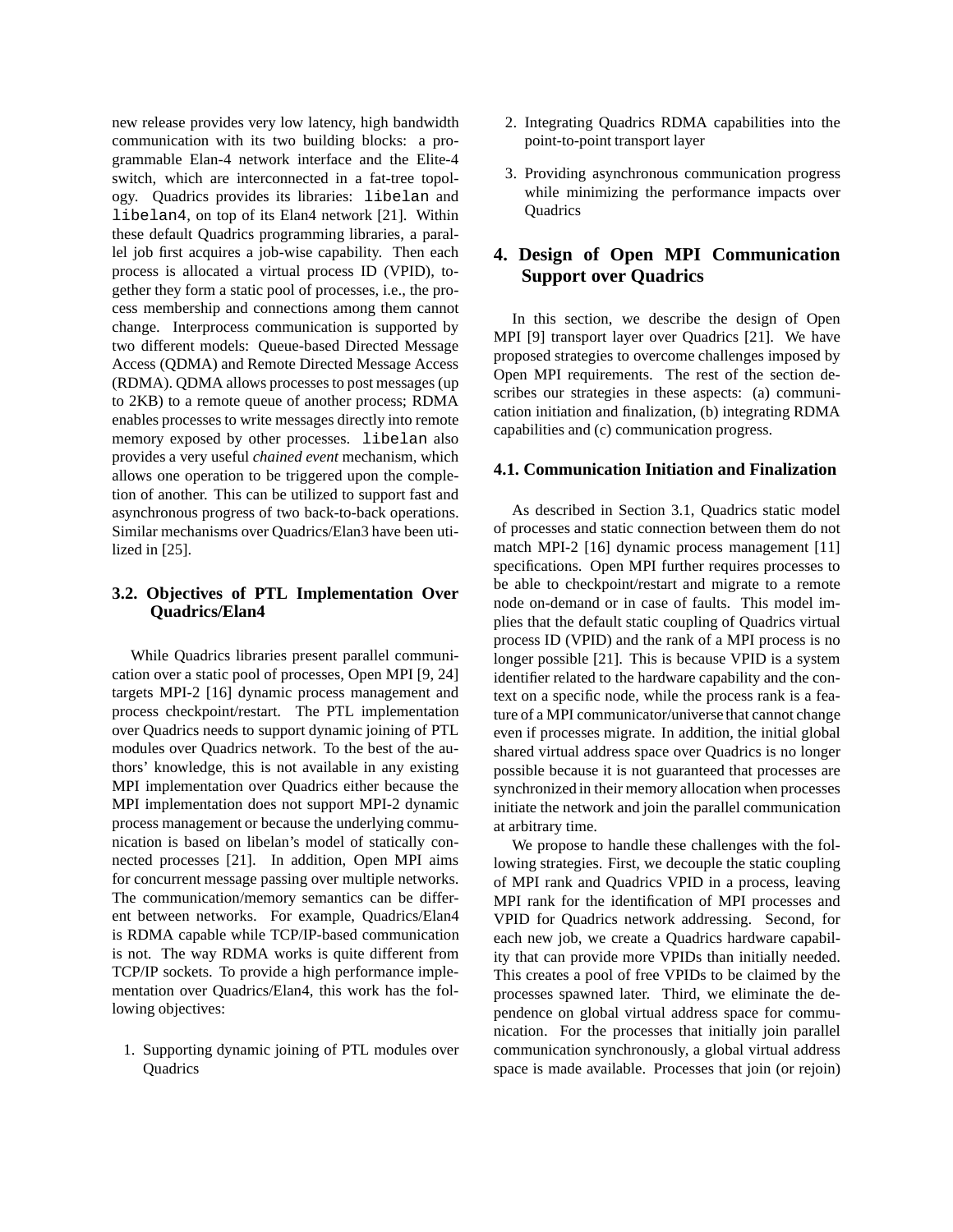later will not be able to utilize this global address space. As a result of this, these processes cannot take advantage of the the benefits of hardware broadcast support. However, it does not preclude the possibility to regenerate a new global address space from the available address space. This possibility is to be investigated as one of further research topics in Open MPI [9]. Open MPI Run-Time Environment (RTE) can help new processes to establish connections with the existing processes. An existing connection can go through its finalization stage only when the involving processes has completed all the pending messages synchronously. This is to avoid an unpleasant scenario in which a leftover DMA descriptor might regenerate its traffic indefinitely.<br> $_{\text{PTL}}^{\text{PTL}}$ 



**Fig. 3. Design PTL Interface with RDMA Write**



**Fig. 4. Design PTL Interface with RDMA Read**

#### **4.2. Integrating Quadrics RDMA Capabilities**

Quadrics QDMA communication model can only transmit messages up to 2KB. Another model, RDMA read/write, can transmit arbitrary messages. Additional support needs to be provided for integrating Quadrics RDMA capabilities into Open MPI communication architecture. There is another constraint over Quadrics to use these capabilities. For the network interface card to carry out RDMA operations, the source and destination memory addresses need to be presented in a different format (E4 Addr), which will be translated into physical memory address by a specially designed Memory Management Unit (MMU) in the Elan4 network interface.

We first modify both the memory addressing format and the communication semantics take advantage of these RDMA capabilities. The memory descriptor format is expanded to include an E4 Addr for addressing over Elan4 and other interconnects. This is only a preliminary solution for concurrent message passing over TCP and Quadrics communication protocol because both of them do not require memory registration before communication. Over other interconnects, e.g., InfiniBand [12] and Myrinet [4], the memory range of a message needs to be registered with the network interface before the communication can take place. As a part of the further research, we are experimenting with a more informative memory descriptor to support network concurrency. Second, we developed two schemes to take advantage of RDMA read and write, respectively. As shown in Fig. 3, in the first scheme, all send operations after the first *rendezvous* fragment are all replaced with RDMA write operations. At the end of these operations, a control fragment with a type FIN is sent to the receiver for the completion notification of the full message. In the second scheme, shown in Fig. 4, when the *rendezvous* packet arrives at the receiver, instead of returning an acknowledgment to the sender, the receiver initiates RDMA read operations to get the data. When these RDMA read operations complete, a different control message with a type FIN ACK is sent to the sender, acknowledging the arrival of the earlier rendezvous fragment and notifying the message completion. For performance optimization, the transmission of the last control message can be chained to the last RDMA operation using the chained event mechanism. When the RDMA operation is done, the control message is automatically triggered without host CPU detecting the completion of RDMA operation and firing it off.

#### **4.3. Asynchronous Communication Progress**

One of Open MPI's requirements to the transport layer is asynchronous communication progress, in which it employs additional threads to monitor and progress pending messages. For the PTL implementation over TCP/IP, because one thread can block and wait on the progress of multiple sockets, it is possible to monitor the progress of all networking traffic with only a single thread per TCP PTL. However, over Quadrics, the blocking mode of the RDMA descriptor's completion is supported through separated events at different memory locations, as shown in Fig 5a. A single thread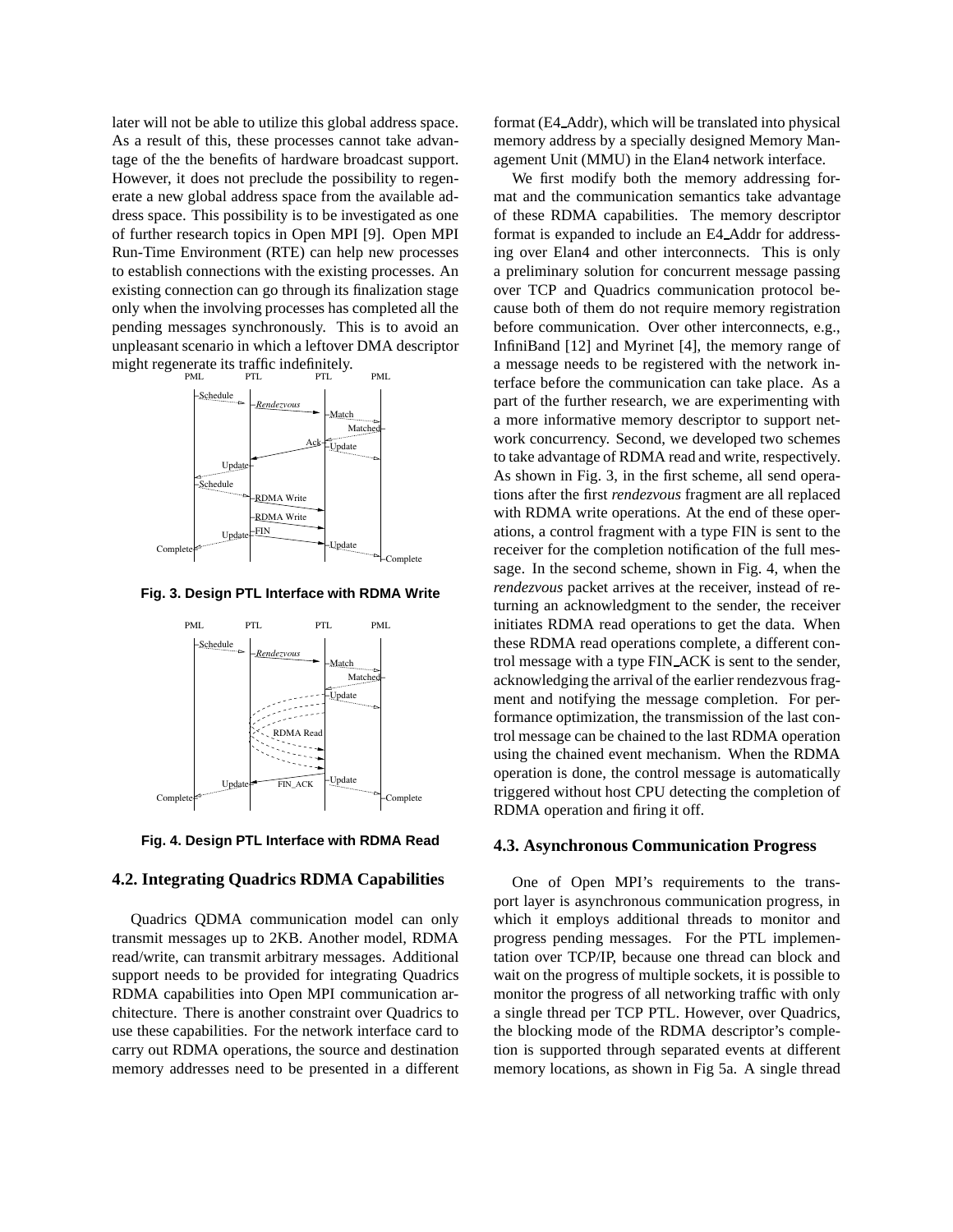

**Fig. 5. Quadrics Chained Event mechanism and Possible Race Condition in Supporting Shared Completion Notification**



#### **Fig. 6. Support Shared Completion Notification with QDMA and Chained Event Mechanisms**

can only block and wait on the host event of a single RDMA descriptor. It is practically inhibitive to have one thread to block on each of all outstanding DMA descriptors. Quadrics provides an event mechanism that can be utilized to detect combined completion notification of multiple outstanding RDMA operations. As shown in Fig 5b, one event can be created with a count to wait on the completion of multiple outstanding RDMA operation. This count is decremented by 1 when a RDMA descriptor completes. In the end, an interrupt will be generated to the host process that is blocked on this event. This mechanism requires a predefined count. That many RDMA descriptors have to be completed before an interrupt can be triggered. With a count bigger than 1, it cannot wake up a blocking process upon the completion of individual RDMA operations. With a count of 1, the completion of the first one or the first few RDMA operations can be detected. But there is no available mechanism over Quadrics to atomically reset the event count back to 1 and block the process again for other RDMA operations to complete. This is because at the same time the other outstanding RDMA operations are potentially modifying the same event count when their messages are completed from the network, resulting in a race condition. The progressing thread may fail to detect the completion of some RDMA descriptors and not progress the communication any further. This is shown in the Figures 5c and 5d.

Quadrics QDMA [21] allows a process to check incoming QDMA messages posted by any process into its receive queue. We propose to take advantages of both QDMA shared completion queue and the chained DMA mechanism to detect multiple outstanding RDMA operations. During the PTL initialization, a receive queue is pre-created as the shared completion queue for multiple RDMA operations, shown on the right side of Fig. 6. When setting up RDMA descriptors, a QDMA operation is chained to every RDMA operation. When a RDMA operation completes, its associated chained QDMA will generate a small message to the receive queue. For every message being posted into the queue slots, an event is generated to the host side for notification. Thus with this shared completion queue, a single thread can be introduced to block and wait on the host event for the completion of many RDMA operations. This strategy of a shared completion queue is shown in Fig. 6. In terms of functionality, the new queue is the same as the pre-created receive queue for the incoming message. These two receive queues (*Two-Queue*) can be effectively combined as a single queue (*One-Queue*) to support asynchronous progress. Needless to say that using one-queue-based approach leads to a slightly more complex message handling logic, but it reduces the need for additional resources and enables the use of only one thread for asynchronous communication progress.

#### **5. Performance Evaluation**

We have implemented the proposed design of Open MPI transport layer over Quadrics/Elan4. Implementation details can be found in [27]. In this section, we describe the performance evaluation of our implementation. The experiments were conducted on a cluster of eight SuperMicro SUPER X5DL8-GG nodes: each with dual Intel Xeon 3.0 GHz processors, 512 KB L2 cache, PCI-X 64-bit 133 MHz bus, 533MHz Front Side Bus (FSB) and a total of 1GB PC2100 DDR-SDRAM physical memory. All eight nodes are connected to a  $QsNet^{II}$ network [21, 2], with a QS-8A switch and eight Elan4 QM-500 cards.

We have first performed experiments to evaluate all of our design strategies. Then we have studied the layering overhead of Open MPI communication stacks and evaluated its overall performance compared to MPICH- $\text{OsNet}^{II}$  [21]. Since the strategies are specific for the point-to-point message transport over Quadrics only, in all of our experiments, we have activated only the PTLs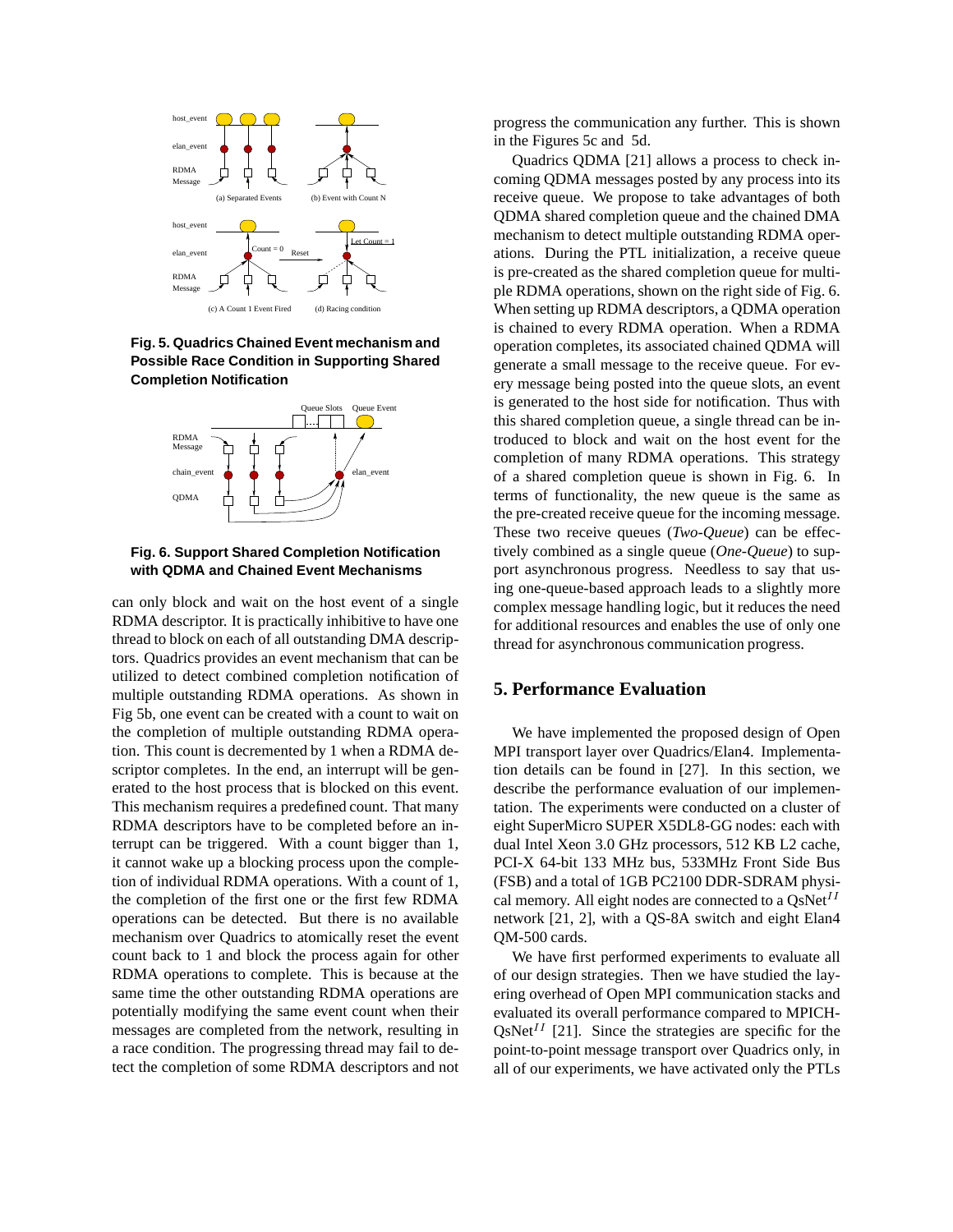over Quadrics/Elan4 unless otherwise specified. The first 100 iterations in each test are used to warm up the network and nodes whenever applicable.

#### **5.1. Performance Analysis of Basic RDMA Read and Write**

The PML layer schedules the first packet to a PTL module based on the exposed fragment length. In the case of large size messages, this packet is composed of a *rendezvous* header with some inlined data. This strategy is beneficial to the PTL design over TCP protocol, because the cost to initiate send/receive operations through the operating system is rather high compared to the networking cost. However, with RDMA capable networks, this strategy would incur an unnecessary memory copying overhead for data in the first packet. We have provided an optimization to transmit the *rendezvous* messages without data inlined in the first packet. Note that Open MPI provides a datatype component to perform efficient packing and unpacking of sophisticated datatypes. However, it introduces some overhead because a complex copy engine is initiated with each request. For better understanding of the performance strength of the Elan4 PTL, we have intentionally replaced this copy engine with a generic memcpy() call.



**Fig. 7. Performance Analysis of Basic RDMA Read and Write**

Fig. 7 shows both the performance of RDMA read and write with or without utilizing this datatype component, and the performance with or without inlined data. This evaluation focuses on messages up to 4KB. With the threshold of sending rendezvous messages being 1984 bytes, it allows us to look at message communication in both eager and rendezvous modes. As shown in Fig. 7(a), the data type component does introduce an overhead about 0.4µsec compared to the basic support without the datatype component. As also shown in Fig. 7(b), RDMA read is able to deliver better performance compared to RDMA write. This is to be expected because the RDMA read-based scheme essentially saves a control packet compared to RDMA writebased scheme. When using the optimization to transmit the *rendezvous* packet without inlined data, the performance is improved for all message sizes with either RDMA Read or RDMA write.

#### **5.2. Performance Analysis with Chained DMA and Shared Completion Queue**

The design of PTL/Elan4 has utilized chained DMA mechanism in two scenarios: one to notify the completion of RDMA read and RDMA write, the other to direct the completion notification of multiple RDMA operations to a shared completion queue. We have measured their performance using RDMA read as an example case. As shown in Fig. 8, using the chained DMA for fast completion notification provides only marginal improvements for the transmission of long messages. The benefits is small because the total communication time for messages  $> 2KB$  is rather high comparing the possible benefits, i.e., automatically triggering the next DMA without I/O bus traffic. PCI-X bus and fast CPU processor (3GHz) used in the experiments also reduce the possible benefits of chained DMA. On the other hand, the shared completion queue introduces around  $1\mu$ sec performance cost. This is to be expected because of the time to fire an additional QDMA operation. In addition, using either a combined receive queue (*One-Queue*) or two separated completion queues (*Two-Queue*) provides about the same performance. This is because the cost of checking the heads of two queues or one queue is about the same with the polling-based progress.



## **5.3. Analysis of Communication Time in Different Layers**

We have performed an analysis of the Open MPI communication stacks. Fig. 10 shows a diagram of com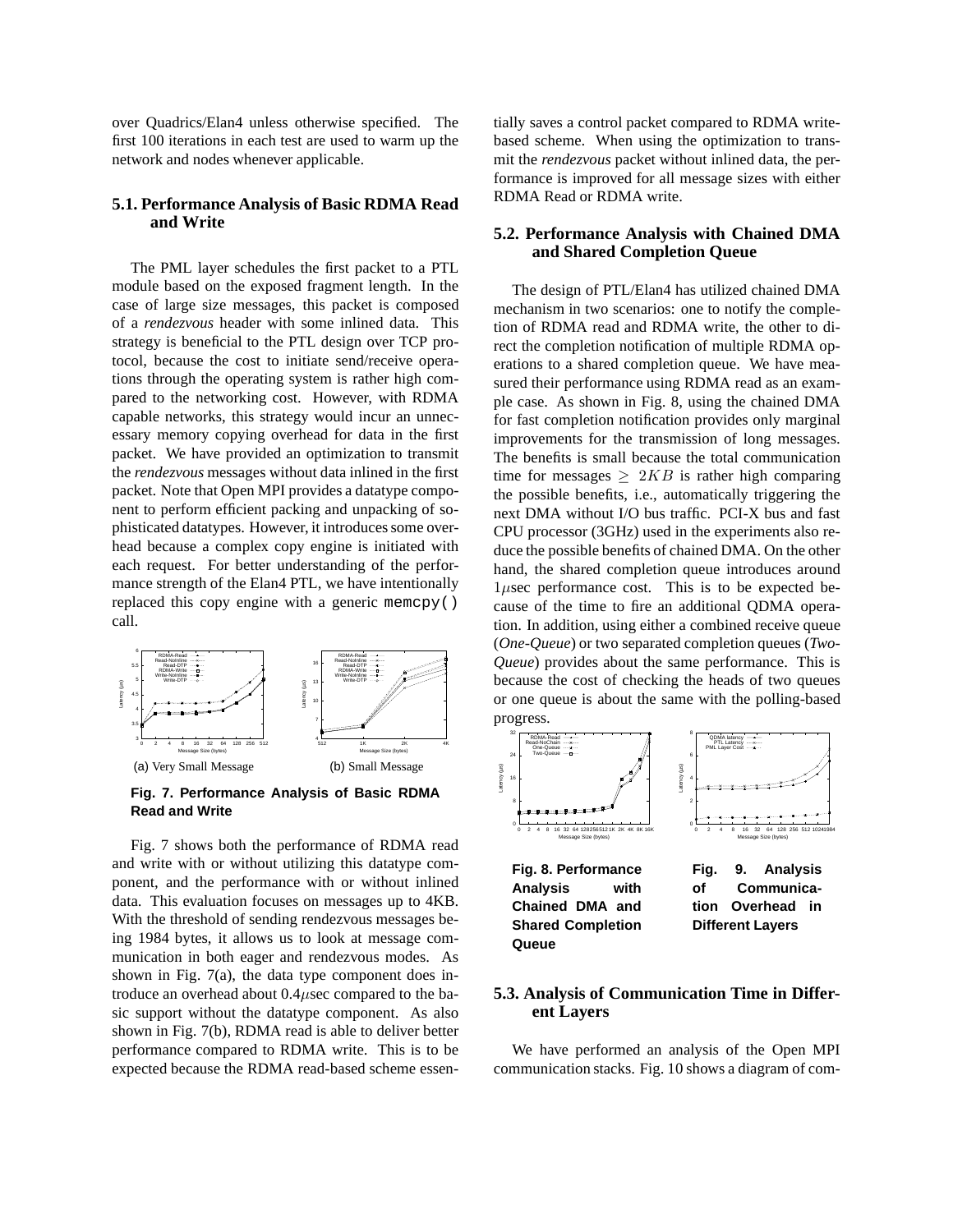munication time in different layers. In a ping-pong latency test, we take the timing from a) the time when PTL/Elan4 has received a packet from the network and is delivering it to the PML layer for matching, to b) the time PTL/Elan4 receives another packet delivery request from PML layer, as the communication time above the PTL layer. This includes the communication time in the PML layer and above. We refer to it as *PML layer cost*, shown in Fig. 10 as L1. The latency at the PTL layer, *PTL Latency*, is derived by subtracting that from the overall ping-pong latency. This is shown in Fig. 10 as L2. Strictly speaking, L1 also includes the time that the PML layer notifies the PTL layer about the successful matching of a packet. We include this in the PML latency for the convenience of analysis. Because the short message transmission is based on top of Quadrics QDMA model, we also compare L2 to the performance of the native performance of QDMA, *QDMA Latency*. Note that Open MPI communication layer uses a 64 byte header for matching purpose. To achieve a fair comparison, the PTL communication time of a N-byte message is compared against with the communication time of a 64+N-byte QDMA operations. As shown in Fig. 9, the PML layer and above has a communication cost of  $0.5\mu$ sec, while PTL/Elan4 delivers the message with a performance comparable to QDMA.



**Fig. 10. Communication Time in Different Layers**

### **5.4. Performance Analysis of Thread-Based Asynchronous Progress**

The shared completion queue is introduced to support thread-based asynchronous communication progress. We have analyzed the performance of the asynchronous progress using RDMA read in the Elan4 PTL. Table 1 shows the performance with various types of progress rules: (a) *Basic* polling-based, (b) *Interrupt*-based, (c) *One-Thread*-based, and (d) *Two-Thread*-based. Note that the interrupt-based progress is not really a workable strategy in real-time communication because the progress of MPI communication cannot block within a single PTL. It is evaluated here to find out the cost of interrupt that is used to wake up a thread. Cases (c) and (d) utilize a combined completion queue or separated completion queues, respectively. The performance results indicate that one-thread-based asynchronous progress is more efficient. The overall cost of thread-based communication progress using one-thread is around  $18.9\mu$ sec, comparing its latency  $22.76\mu$ sec to the  $3.87\mu$ sec latency of Case (a). An interrupt costs about  $10.8\mu$ sec, comparing the latency of Case (b) to that of Case (a). About  $1\mu$ sec is due to the additional chained DMA, as discussed in Section 5.3. Thus around  $7\mu$ sec can be attributed to the threading cost. Note that, when doing these experiments, we have left both interrupt affinity and processor affinity of the operating system at its default.

**Table 1. Performance Analysis of Thread-Based Asynchronous Progress (in** µ**sec)**

|                 |                   |              |        | Size Basic Interrupt   One Thread   Two Threads |
|-----------------|-------------------|--------------|--------|-------------------------------------------------|
| $\overline{AB}$ |                   | $3.87$ 14.70 | 122.76 | 27.50                                           |
|                 | $4KB$ 15.25 27.16 |              | 32.80  | 47.72                                           |

### **5.5. Overall Performance of Open MPI over Quadrics/Elan4**

Fig. 11 shows the overall latency and bandwidth performance of Open MPI over Quadrics/Elan4 with the best options as described above, such as using chained DMA for completion notification, using polling-based progress without shared completion queue, and using *rendezvous* packets without inlined data. The comparison is made to the default MPI implementation MPICH- $QsNet<sup>II</sup>$ . Our implementation has a latency performance comparable to that of MPICH-QsNet<sup>II</sup>, except in the range of small messages. This is due to the following reasons: (a) MPICH-QsNet<sup>II</sup> transmits a shorterheader, which is 32 bytes compared to 64 bytes in Open MPI, (b) MPICH-QsNet<sup>II</sup> is built on top of Quadrics T-port interface. Tport does a fast tag matching in the NIC. For very short messages, host CPU does not touch the message and its header in the critical communication path, therefore no data touching overhead [5, 6]. In terms of bandwidth, our implementation performs particularly worse in the middle range of messages. This is because Tport does efficient pipelining of messages. There is a dip of bandwidth for 2KB messages. This is because the threshold between small and rendezvous messages is 1984 bytes, the size of maximum QDMA messages minus 64 bytes of the header. Note our implementation starts from different design requirements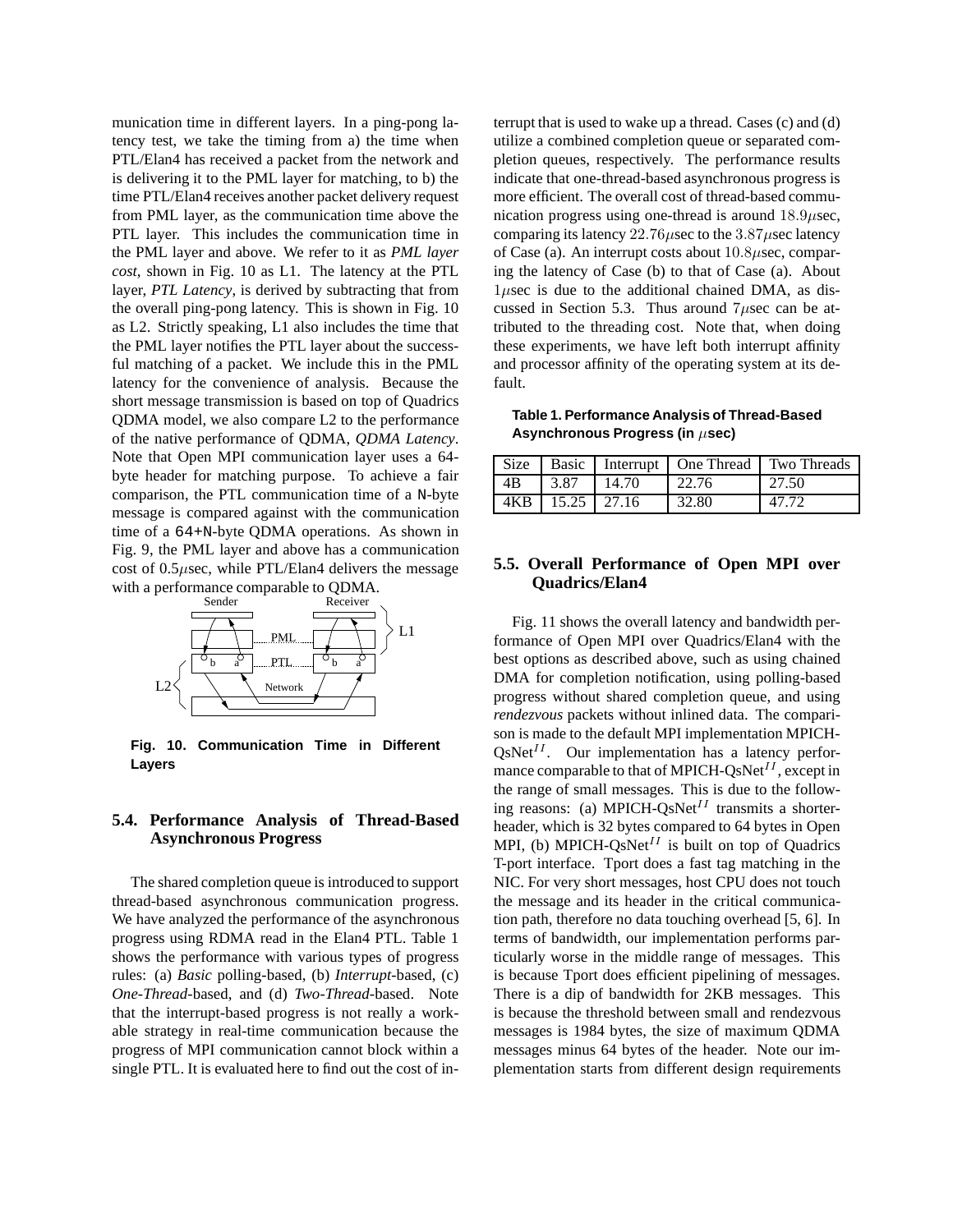to co-exist with PTL models of other networks and to be MPI-2 [16] compliant. For example, we are not doing NIC-based tag matching as MPICH-Quadrics<sup>II</sup> does in its underlying Tport [21] interface to support MPI-1 [15] interface. Currently we intend to have shared request queues for managing traffic from different networks and allow them to be able to crosstalk. The performance of our current implementation may not be as good as, but still comes close to that of MPICH-QsNet<sup>II</sup> [2].



**Fig. 11. Performance Comparisons of Open MPI over Quadrics/Elan4 and MPICH-QsNet**<sup>II</sup>

## **6. Related Work**

MPI [15] has been the *de facto* messaging passing standard. MPI-2 [16] extends MPI-1 with one-sided communication, dynamic process management, parallel I/O and language bindings.

Numerous implementations have been provided over different networks, including high-end RDMA capable interconnects. These include MPICH-GM [17] for Myrinet, MVAPICH [18] and MVAPICH2 [14] for InfiniBand, MPICH-QsNet [21, 2] for Quadrics elan3 and elan4 networks [21], and MPI-Sun [22] for Sun Fire links. Among them, [17, 21, 18, 14] are able to take advantage of RDMA capabilities of their underlying networks. [22] primarily relies on Programmed IO (PIO) for message passing. MPICH-NCSA [19] and LA-MPI [10] support message passing over multiple networks. However, a single message cannot be scheduled across multiple networks. Different semantics in addressing remote memory over different networks are also not addressed. LAM/MPI [23] supports part of MPI-2 interfaces, for example, dynamic process management. MVAPICH2 [14] is an MPI-2 implementation over InfiniBand. It supports both active and passive one-sided communication. MPICH-QsNet [21] and LA-MPI [10] provide MPI implementation over Quadrics network, but they do not support dynamic process management or process checkpoint/restart. Change of the membership and connections among MPI processes usually aborts the parallel job. Open MPI [9, 24] is initiated as a new MPI-2 implementation that support fault tolerant and concurrent message passing over multiple networks. This work provides a design and implementation of high performance communication of Open MPI over Quadrics/Elan4.

#### **7. Conclusions**

In this paper, we have presented the design and implementation of Open MPI [9, 24] point-to-point transport layer (PTL) over Quadrics/Elan4 [21, 2]. To match the fault tolerant design goals of Open MPI, we have designed the transport layer to allow dynamic processes over Quadrics. Our design has also integrated Quadrics RDMA capabilities into the communication model of Open MPI [9, 24]. Thread-based asynchronous communication progress is supported with a strategy using both Quadrics chained event mechanism and QDMA. Our evaluation has shown that the point-to-point transport layer implementation achieves a latency comparable to Quadrics native QDMA for small messages. Its overall performance is slightly lower but comparable to that of MPICH-QsNet<sup>II</sup> [21]. Our implementation provides a MPI-2 [16] compliant message passing over Quadrics/Elan4.

In future, we intend to study the effectiveness of performance improvement with Open MPI's aggregated communication over multiple Quadrics network interfaces and across different interconnects. We also intend to study fault tolerant process management and reliable message delivery over multiple interconnects.

#### **Acknowledgment**

We would like to thank the entire Open MPI team for bringing the Open MPI project available as a research platform. In particular, we would like to thank Dr. Jeffrey Squyres from Indiana University and Dr. George Bosilca from The University of Tennessee at Knoxville for valuable discussion with them.

**Additional Information** – Additional information related to Open MPI and this research can be found on the following website: http://www.open-mpi.org/.